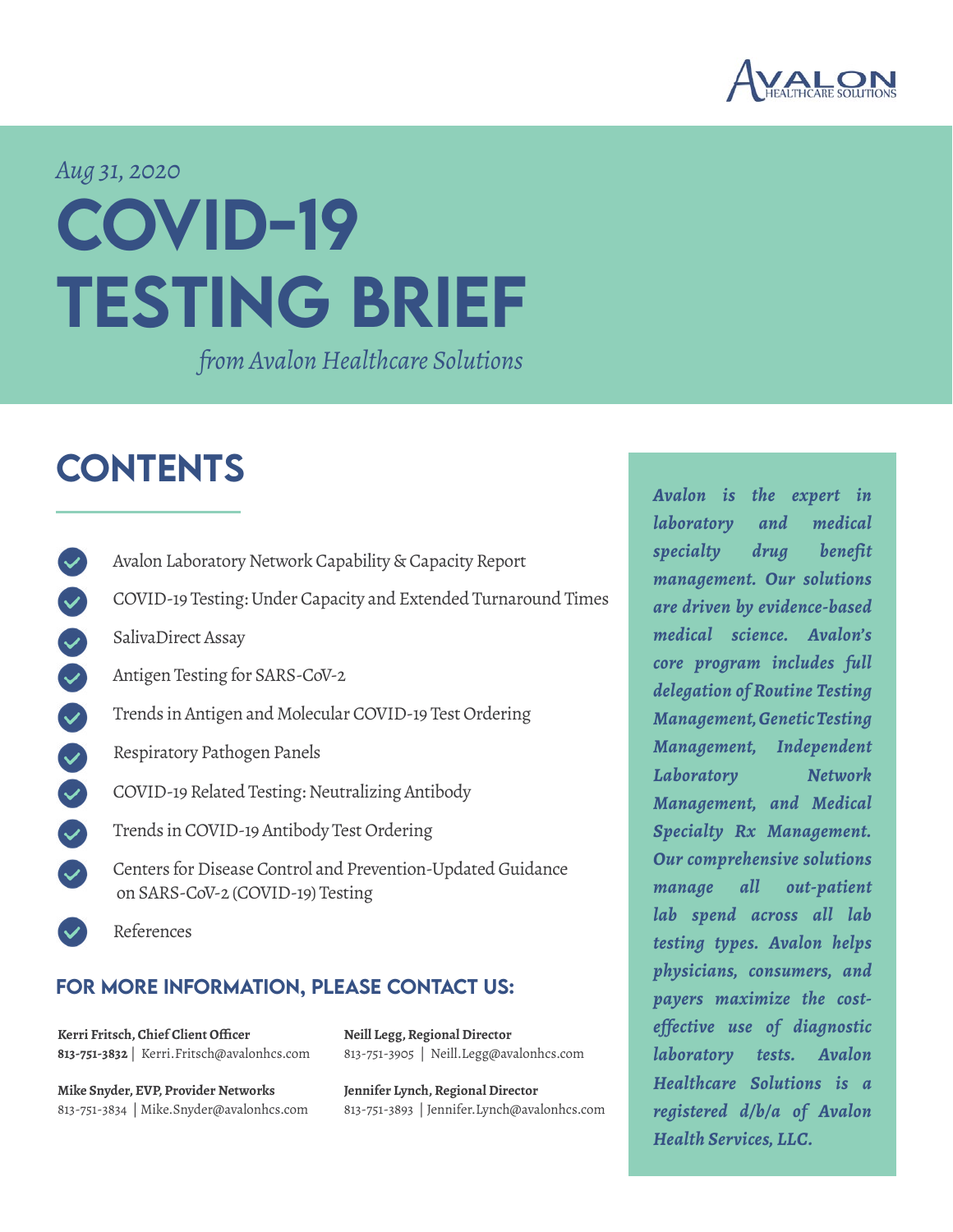# <span id="page-1-0"></span>Avalon Laboratory Network Capability & Capacity Report

With the addition of new laboratories for COVID-19 testing and increases in daily capacity by the national labs, the daily capacity of the Avalon network now exceeds

600,000 RT-PCR tests/day. Both LabCorp and Quest report that they have cleared the backlog of specimens and are at an average of 1-3 days for non-priority specimens.

Quest Diagnostics projects that they will increase their daily capacity of molecular (diagnostic) COVID-19 testing to 185,000 tests/ day by Labor Day.

| <b>LAB</b>                         | <b>HEALTHPLAN</b> | <b>RT-PCR</b><br>Y/N | <b>MULTI</b><br><b>PLAT-</b><br><b>FORM</b> | <b>CAPA-</b><br><b>CITY</b><br>(PER DAY) | <b>TAT</b>                    | <b>ANTI-</b><br><b>BODY</b><br><b>TESTING</b> | <b>FDA</b><br><b>EUA</b> | <b>CAPACITY</b><br>(PER DAY) | <b>TURN-</b><br><b>AROUND</b><br><b>TIME</b> |
|------------------------------------|-------------------|----------------------|---------------------------------------------|------------------------------------------|-------------------------------|-----------------------------------------------|--------------------------|------------------------------|----------------------------------------------|
| LabCorp                            | SC, NC            | Y                    | Y                                           | 200,000                                  | 1-3 days                      | Y                                             | Y                        | 300,000                      | 1-3 days                                     |
| Quest                              | SC, NC, CBC, VT   | Y                    | Y                                           | 150,000                                  | 1 day priority<br>1-2 day avg | Y                                             | Y                        | 200,000                      | 1-2 days                                     |
| BioReference                       | SC, NC, CBC, VT   | $\rm Y$              | Y                                           | 70,000                                   | 1-2 days                      | Y                                             | Y                        | 260,000                      | 3 days                                       |
| GenetWorx                          | SC, NC            | Y                    | Y                                           | 40,000                                   | 2 days                        | Y                                             | Y                        | 1,000                        | 1 day                                        |
| Sonic CPL (Clinical Pathology Lab) | SC                | Y                    | Y                                           | 20,000                                   | 1-3 days                      | Y                                             | Y                        | 100,000                      | 1 day                                        |
| Mako Medical Lab                   | SC, NC            | Y                    | Y                                           | 35,000                                   | 1-2 days                      | Y                                             | Y                        | 20,000                       | 1 day                                        |
| Premier Medical Lab                | SC                | Y                    | Y                                           | 20,000                                   | 1-3 days                      | $\mathbf Y$                                   | Y                        | 50,000                       | 1-2 days                                     |
| Eurofins-Diatherix**               | SC, NC, CBC, VT   | Y                    | N                                           | 30,000                                   | 1-2 days                      | Y                                             | Y                        | 15,000                       | 2-4 days                                     |
| Aegis                              | SC, NC, CBC, VT   | Y                    | Y                                           | 10,000                                   | 1-2 days                      | N                                             | N/A                      | N/A                          | N/A                                          |
| MDL (Medical Diagnostic Lab)       | SC, NC, CBC, VT   | Y                    | N                                           | 8,000                                    | 1-2 days                      | Y                                             | Y                        | 1,000                        | 3 days                                       |
| Neogenomics                        | SC, NC, CBC, VT   | Y                    | Y                                           | 3,400                                    | 1-4 days                      | N                                             | N/A                      | N/A                          | N/A                                          |
| <b>BAKO</b>                        | SC, NC, CBC, VT   | Y                    | N                                           | 2,500                                    | 1-2 days                      | N                                             | N/A                      | N/A                          | N/A                                          |
| Luxor                              | SC                | Y                    | Y                                           | 5,000                                    | 1 day                         | Y                                             | Y                        | 1,000                        | 1-2 days                                     |
| AccuReference                      | CBC               | Y                    | Y                                           | 5,000                                    | 2 days                        | Y                                             |                          | TBD                          |                                              |
| Precision Genetics                 | SC, NC            | Y                    | N                                           | 3,000                                    | 1 day                         | N                                             | N/A                      | 1,250                        | 2-4 days                                     |
| AIT                                | SC, NC, CBC       | Y                    | Y                                           | 3,000                                    | 1-2 days                      | N                                             | N/A                      | N/A                          | N/A                                          |
| PathGroup                          | NC                | Y                    | Y                                           | 2,200                                    | 1-2 days                      | $\mathbf Y$                                   | Y                        | 500                          | 1 day                                        |
| Radeas                             | SC, NC            | Y                    | Y                                           | 2,400                                    | 1-2 days                      | $\mathbf Y$                                   | Y                        | 4,000                        | 1 day                                        |
| LabTech                            | SC, NC            | Y                    | Y                                           | 2,000                                    | 2 days                        | $\mathbf Y$                                   | $\mathbf Y$              | 3,000                        | 1 day                                        |
| Wake Medical Lab Consultants       | <b>NC</b>         | Y                    | Y                                           | 1,500                                    | 1 day                         | N                                             | N/A                      | 4,800                        | 1 day                                        |
| <b>SMA</b>                         | CBC               | Y                    | Y                                           | 1,000                                    | 1 day                         | N                                             | N/A                      | TBD                          | TBD                                          |
| Inform Diagnostics                 | SC, NC, CBC, VT   | $\mathbf Y$          | N                                           | 200                                      | 1-2 days                      | N                                             | N/A                      | N/A                          | N/A                                          |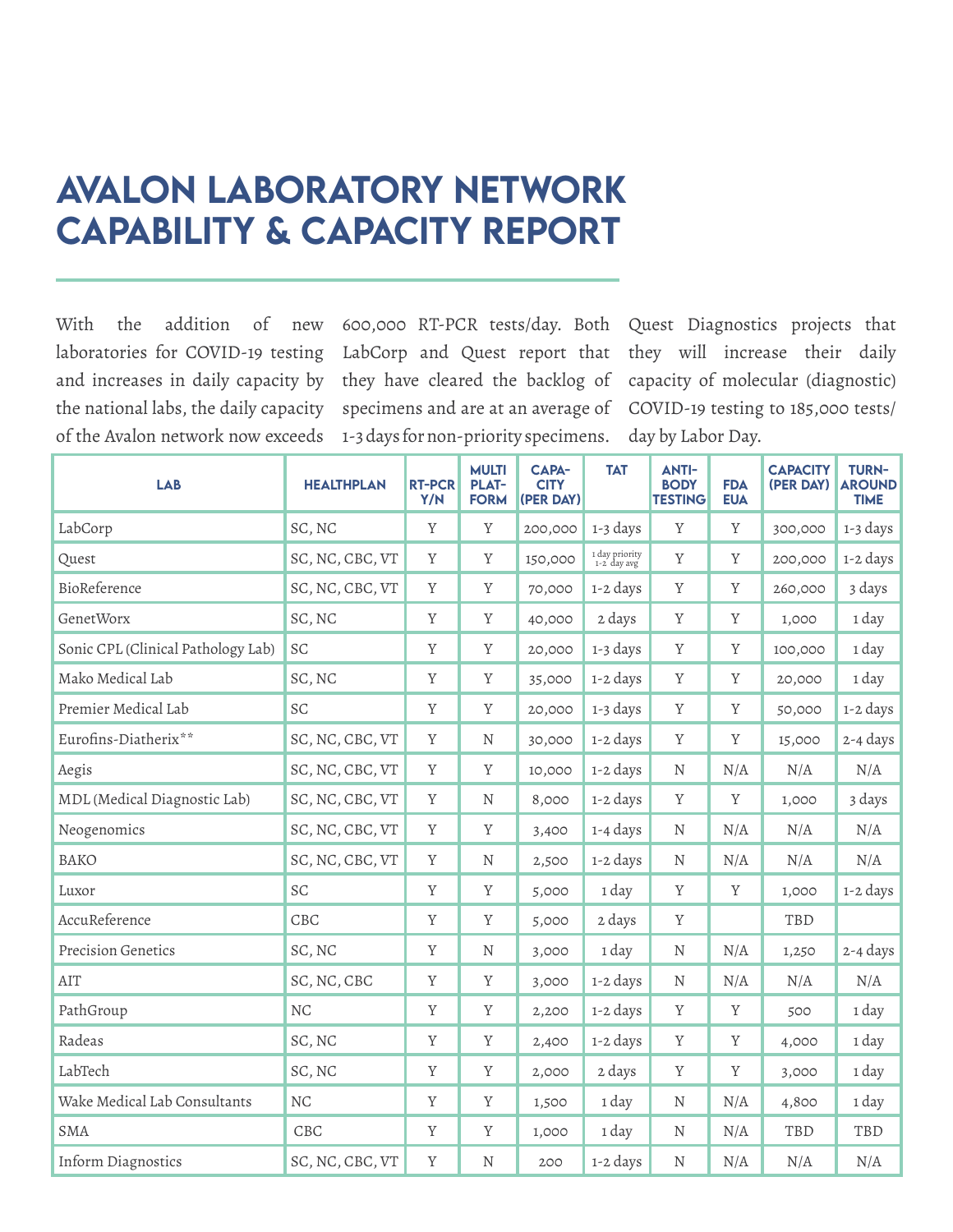# <span id="page-2-0"></span>COVID-19 Testing: Under Capacity and Extended Turnaround Times

In the past weeks, there have been many published reports of long waits for COVID-19 diagnostic test results. In this update, we will explore both the reasons for under capacity of COVID-19 testing and some ideas with respect to how the U.S. might mitigate the impact of this national shortage. However, before addressing the causation of under capacity, we need to determine what is the recommended level of COVID-19 testing that should be performed each day in the U.S.



In an August 16 article entitled, "Is Your State Doing Enough Coronavirus Testing?", the NY Times explores both the recommended target for daily testing as well as where testing is



and is not meeting this threshold. The Harvard Global Health Institute has determined that the minimum number of daily COVID-19 tests that should be performed in the U.S. is 1.5 million. This is based on a screening criteria where anyone with flu-like symptoms should be tested plus an additional 10 persons for every positive test. The average number of tests performed in the U.S. during the week of August 10 was 726,000 per day. According to the article, 11 states meet the target for testing, 4 states are near the target and 35 states are well below the target. The article goes on to cite that the rate of positive tests should be at or below 5 percent before a state or country can safely open. The current positive rate in the U.S. is at 9 percent with some states at rates approaching 20 percent.

The capacity and turnaround time for COVID-19 testing is being impacted by several factors, many that have been well-publicized, others are not as well known. Below are many of the factors and some additional details:

### 1. Supply Chain

• *Collection supplies* (e.g. swabs) in many cases are specific to a manufacturer's test. Also, the transport media is specific as well. As a further example, the swabs utilized for the deep, nasopharyngeal specimen collection are different than the swabs utilized than the swabs employed for an anterior nares collection performed by a healthcare professional or a supervised collection. A

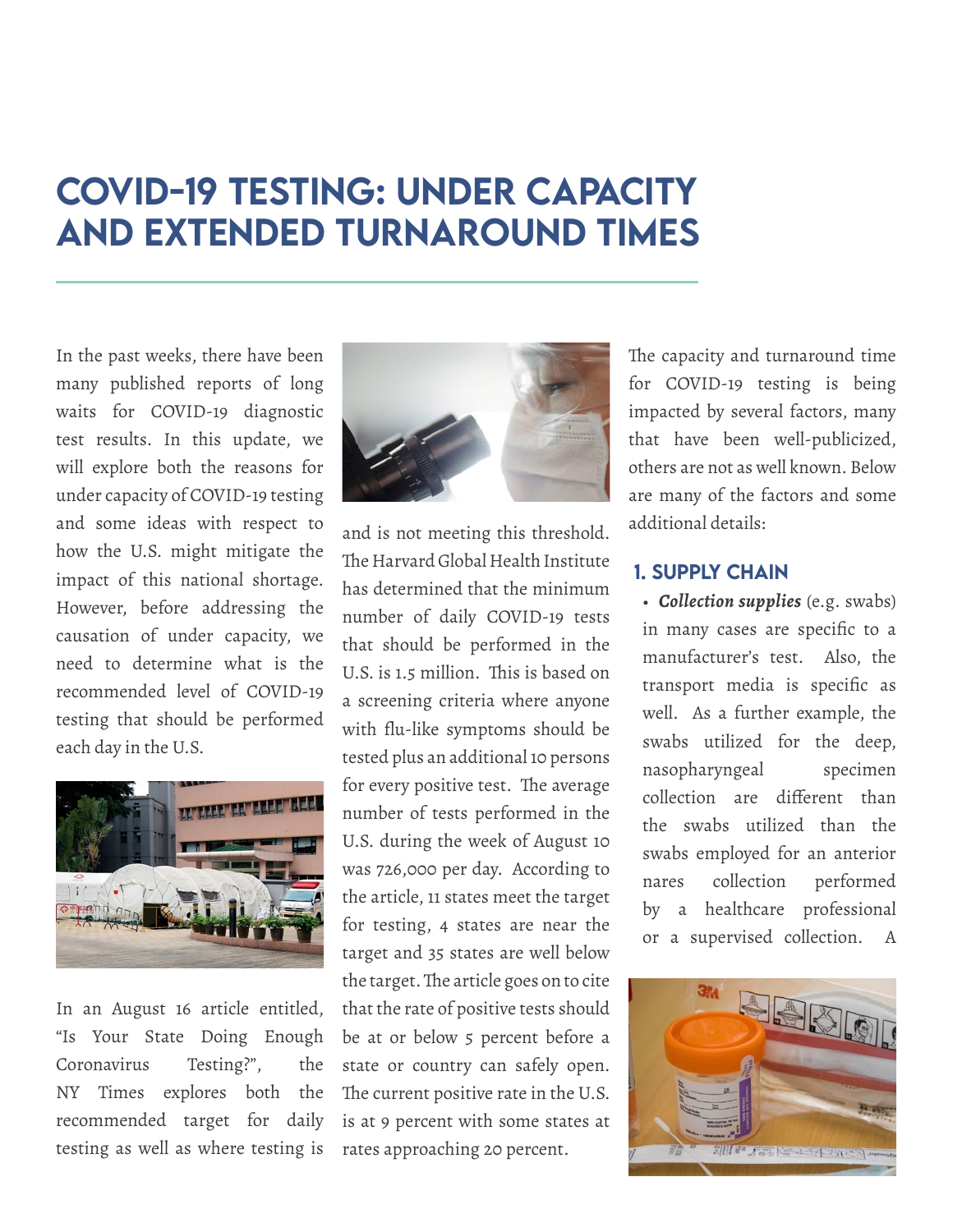

mismatch between the type of swab/sample collected and the test kit results in no results.

• *Testing platforms*, that is the instrument on which the testing is performed, are often in short supply thereby hindering a given lab's ability to increase test capacity.

• *Testing kits* are often specific to the instrumentation. Therefore, if a lab has a specific platform but the kits are unavailable, then testing capacity is again diminished. Larger labs operate with multiple platforms as a hedge against a backorder of testing kits.

• *Other testing supplies and reagents* are frequently out of stock as well. COVID is a global pandemic, and the U.S. is competing with other countries for the same supplies.

### 2. QUALIFIED PERSONNEL

• The U.S. has been experiencing a shortage of medical technology professionals for several years. The COVID epidemic in the country has further exacerbated this issue. One publication placed

the vacancy rate at nearly 46%.

• More than a single lab has reported a lack of medical technology professionals as a reason for their lab's under capacity and poor turnaround time.

### 3. TESTING OF ASYMPTOMATIC PERSONS

• The testing of asymptomatic persons is important to gaining control over the novel coronavirus. However, testing is not a replacement for social distancing or wearing a mask. Given the current deficit for capacity, the testing of asymptomatic persons should be limited to healthcare workers and those that may have been exposed to a person that tested positive for COVID-19.

• Back to work and school is another stress to COVID-19 testing and turnaround time due to the frequency of those tests for an entire employer or campus population.

• Professional sports teams are a controversial element to the COVID testing problem. It is estimated that the current testing for sports teams could account



for 10-11% of the current national testing capacity due to frequent, sometimes daily testing of their players and staff.

Space is yet another consideration for test expansion. COVID-19 testing requires space for sample processing, pre-analytical preparation, and actual testing. Most commercial laboratories do not maintain a ready "flex" space for a pandemic. The issue of space is an even greater problem for hospitalbased labs in that their internal



"real estate" is typically under compression versus expansion. All these concerns have a real impact on our country's ability to project the minimum test capacity needed to gain control over this virus. Overcoming the current deficit in test capacity will require an approach will require coordination and collaboration of federal, state, and private groups.

The Federal Emergency Management Agency (FEMA) has been tasked with working with states to allocate resources for COVID-19 testing. However, FEMA is buying supplies from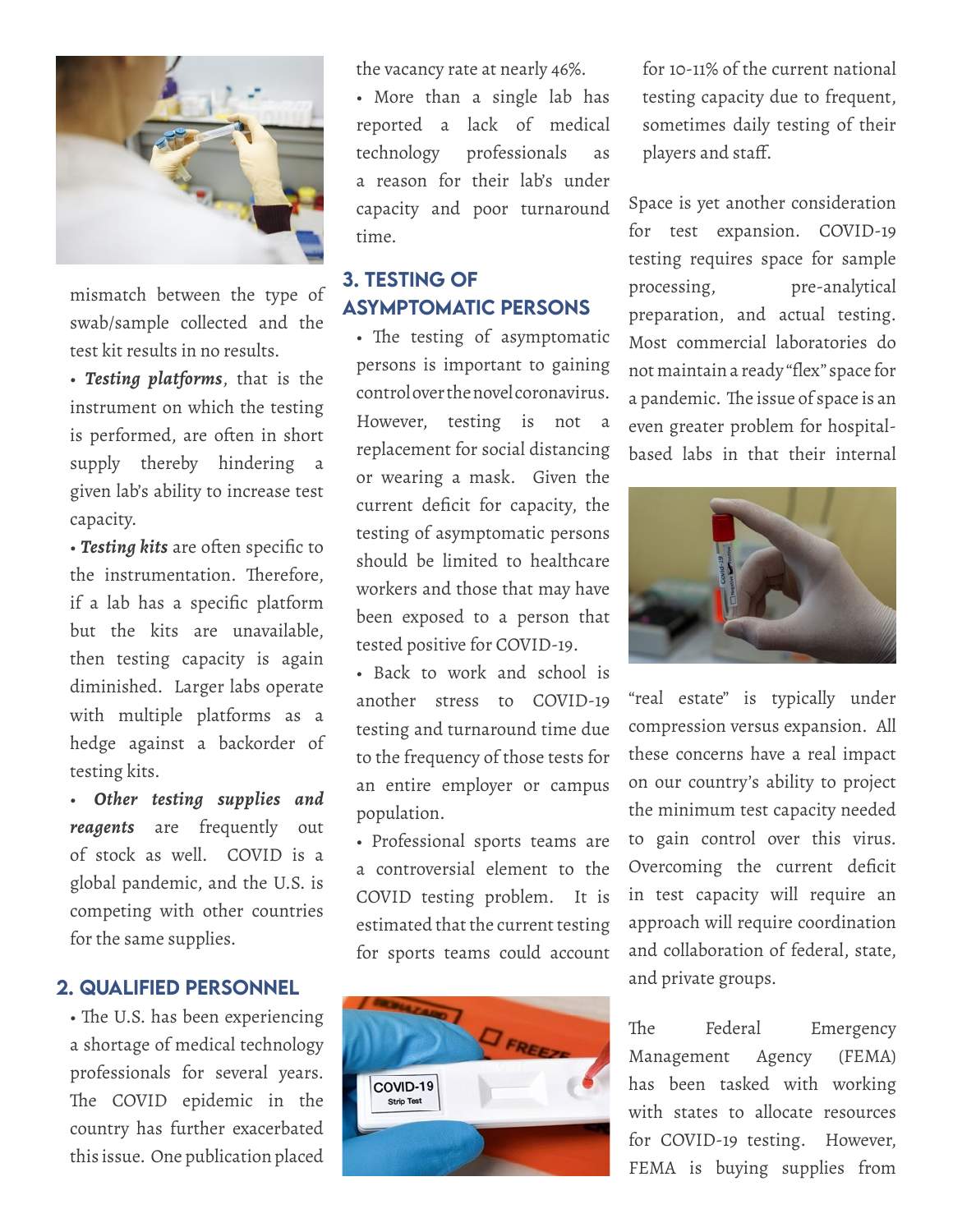the same vendors as the labs, therefore creating a competition for the same resources. While FEMA does forward the supplies that they purchase to the states, this creates an extension of the supply train and may not always result in an even distribution to those areas with the greatest need. Many states are attempting new strategies to overcome the supply chain challenges. Recently, a group of seven states, led by the governor of Maryland, formed a buying consortium for an initial purchase of

three million rapid testing kits. This interstate cooperative purchasing agreement will provide a unique platform to purchase tests and associated supplies in a sustainable and cost-effective manner. In addition, the states will coordinate on policies and protocols regarding rapid antigen testing technology. Other states have taken a direct approach to purchasing testing materials such as Arizona health services department's collaboration with the leading provider of lab services in the state and with a test

kit manufacturer. On August 13, HHS invested a combined \$6.5M in two U.S. commercial labs with the intention of expanding capacity by up to 4 million additional tests per month.

The authorization of specimen pooling may offer another avenue to increase testing throughput, especially among asymptomatic populations where the prevalence of the virus is low. The Center for Disease Control's (CDC) website offers the following information about specimen pooling:

### CDC GUIDANCE

#### *What is pooling?*

Pooling—sometimes referred to as pool testing, pooled testing, or batch testing—means combining respiratory samples from several people and conducting one laboratory test on the combined pool of samples to detect SARS-CoV-2, the virus that causes COVID-19.

#### *Why is pooling used?*

Pooling allows laboratories to test more samples with fewer testing materials. It could be useful in scenarios like returning groups of workers to a workplace.

#### *What happens if the pooled test result is negative?*

If a pooled test result is negative, then all the samples can be presumed negative with the single test. In other words, all of the people who provided samples can be assumed to test negative for SARS-CoV-2 infection.

#### *What happens if the pooled test result is positive?*

If the pooled test result is positive, each of the samples in the pool will need to be tested individually to determine which samples are positive.

#### *When should pooling be used?*

Pooling should be used only in areas or situations where the number of positive test results is expected to be low—for example in areas with a low prevalence of SARS-CoV-2 infections.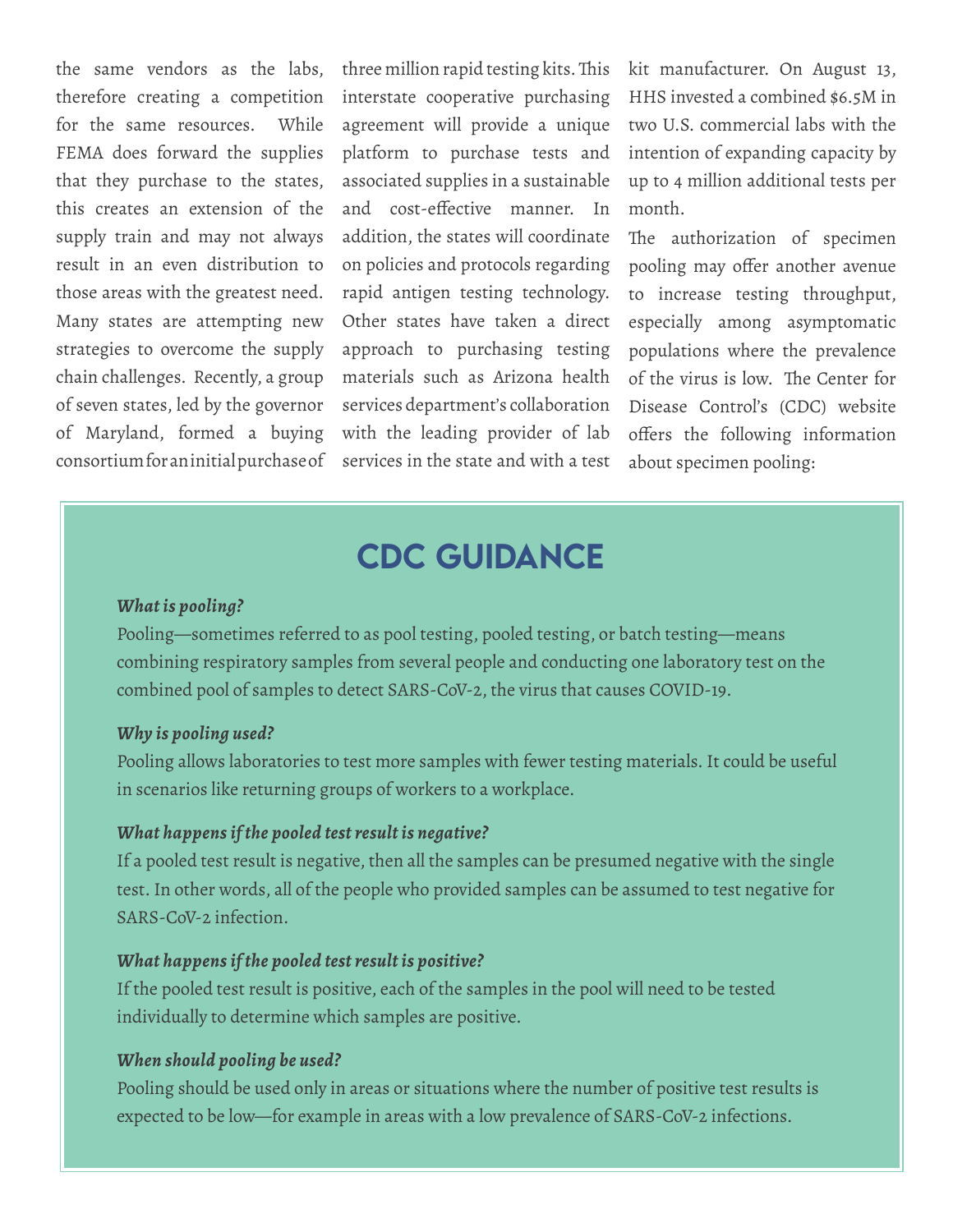The following laboratories have received emergency use authorizations (EUA) from the FDA to utilize specimen pooling in a limited manner:

• *Poplar Healthcare* has the Poplar SARS-CoV-2 TMA Pooling assay approved 08/03/2020

• *UCSC* has the UCSD RCSARS-CoV-2 Assay approved on 07/31/2020

• *Quest* has Quest SARS-CoV-2 rRT-PCR (reissued on 07/18/2020 for pooling)

• *LabCorp* has their COVID-19 RT-PCR Test (reissued on 07/24/2020 for pooling)

This methodology is currently limited to a pool size of 4-5 samples. An additional limitation is that specimens originating from unsupervised self-collection are not permitted to be included in the pool. In May, officials in Wuhan, China, used a pooling method as part of their efforts to test the vast

majority of the city's population, reaching roughly ten million people in just over two weeks. Samples from some 2.3 million people were group tested, with up to 5 samples in a group, and 56 infected people were identified. Additional variations of the pooling method under study in both the U.S. and abroad.

As the capacity for testing increases through both improved supply chain enhancements and through new method development, like specimen pooling, the focus will return to the ability of people to access testing. The HHS.gov publishes a website with a locator of community-based testing. In addition, the increased use of pharmacies as collection sites will offer greater access to testing and may reduce waiting times. One such company, eTrueNorth, manages about 350 test collection sites across the U.S. through

retailers such as Kroger and Walmart. Diagnostic testing is not performed at the collection sites nor does eTrueNorth perform testing for COVID-19. Instead, the company outsources the testing to a small network of regional, COVID-capable laboratories. In comparison, Avalon currently manages a laboratory network of over 18 COVID-capable labs with a daily capacity of over 600,000 tests per day. The largest three laboratories in the network comprise over 70 percent of the capacity, and the other laboratories have current capacity and an acceptable turnaround time. Communicating to treating physicians the availability of testing capacity in these laboratories will improve efficiency of COVID testing by aligning demand with unused capacity. Health plans are invited to work with Avalon to coordinate communication to treating providers.

## <span id="page-5-0"></span>SalivaDirect Assay

On August 15th, 2020, the U.S. FDA issued an emergency use authorization (EUA) for the SalivaDirect assay from Yale School of Public Health, Department of Epidemiology of



Microbial Diseases. A real-time reverse transcription polymerase chain reaction (rRT-PCR) test, SalivaDirect enables the qualitative detection of nucleic acid from SARS-CoV-2 in saliva collected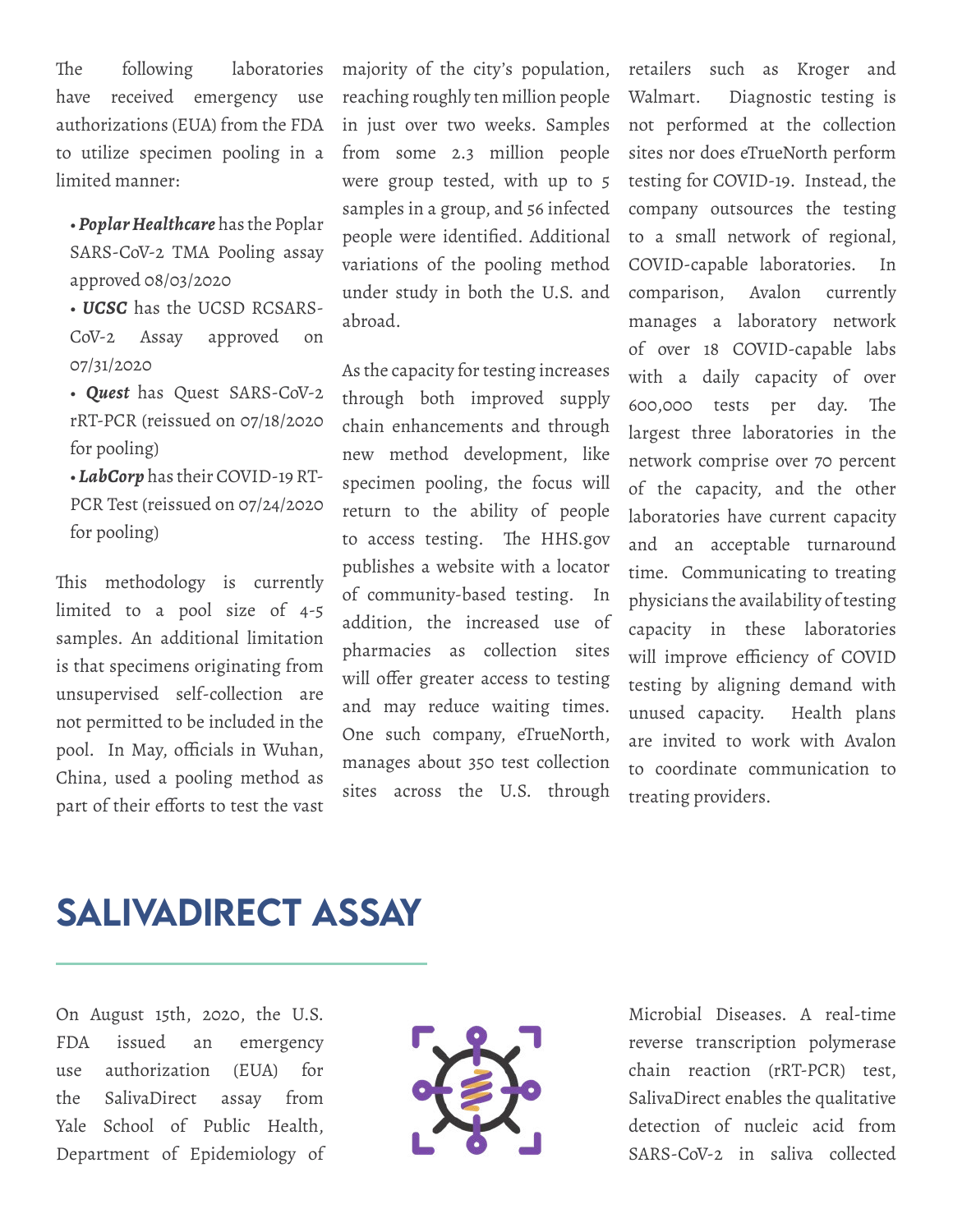without preservatives. This test has demonstrated 94.1% positive agreement and 90.9% negative agreement when compared with TaqPath RT-PCR COVID-19 test and 94.6% positive agreement and 100% negative agreement when compared with modified CDC RT-PCR. It is important to note that cross-reactivity studies performed were limited and studies determining influence of transport on samples quality and testing were not performed. The device description and test principle section of the SalivaDirect assay EUA summary document note the test can be broadly implemented because no preservatives or specialized equipment for nucleic extraction are required and is validated with products from multiple vendors. They do claim that this test is simple and flexible, suggesting that "it is not as affected by supply chain bottlenecks as some other assays." This may be correct for samples collected on-site where the testing is being performed. However, it is unknown how this test will perform for samples that will require transport since stability studies were not performed<sup>1</sup>.

### <span id="page-6-0"></span>Antigen Testing for SARS-CoV-2



At this time, only three antigen diagnostic tests are supported by emergency use authorizations (EUA) from the FDA: BD VeritorTM System for Rapid Detection of SARS-CoV-2 from Beckton and Dickinson Company, Sofia 2 SARS Antigen FIA test from Quidel Corporation, and LumiraDx SARS-CoV-2 Ag Test from LumiraDx UK. Although, Quidel Corporation worked on improving the sensitivity of their test, the number of samples

tested remained small and no cross-reactivity for human HKU1 coronavirus causing common cold was tested. On July 17th, 2020 Quidel updated the performance data for the Sofia SARS Antigen test to 96.7%<sup>2</sup>. BD Veritor test demonstrated 84% sensitivity<sup>3</sup> and LumiraDx test demonstrated 97.6% sensitivity. Avalon's Clinical Advisory Board (CAB) does not recommend antigen testing in the policy titled "Coronavirus Testing in the Outpatient Setting" because of the accuracy concerns for the antigen test. Instead, Avalon recommends molecular testing as the gold standard COVID-19 test. The American Academy of Pediatrics concurred with a newly issued recommendation stating

"Most CLIA-waived rapid tests have limited specificity and sensitivity and may require follow-up testing. In general, antigen (rapid) tests are not recommended for routine clinical care, although rapid tests may have utility for populationbased surveillance"4 . It is a situation where a common maxim in lab testing applies: "everyone wants a test that is fast, accurate and cheap, but only two of three can be achieved at any one time."

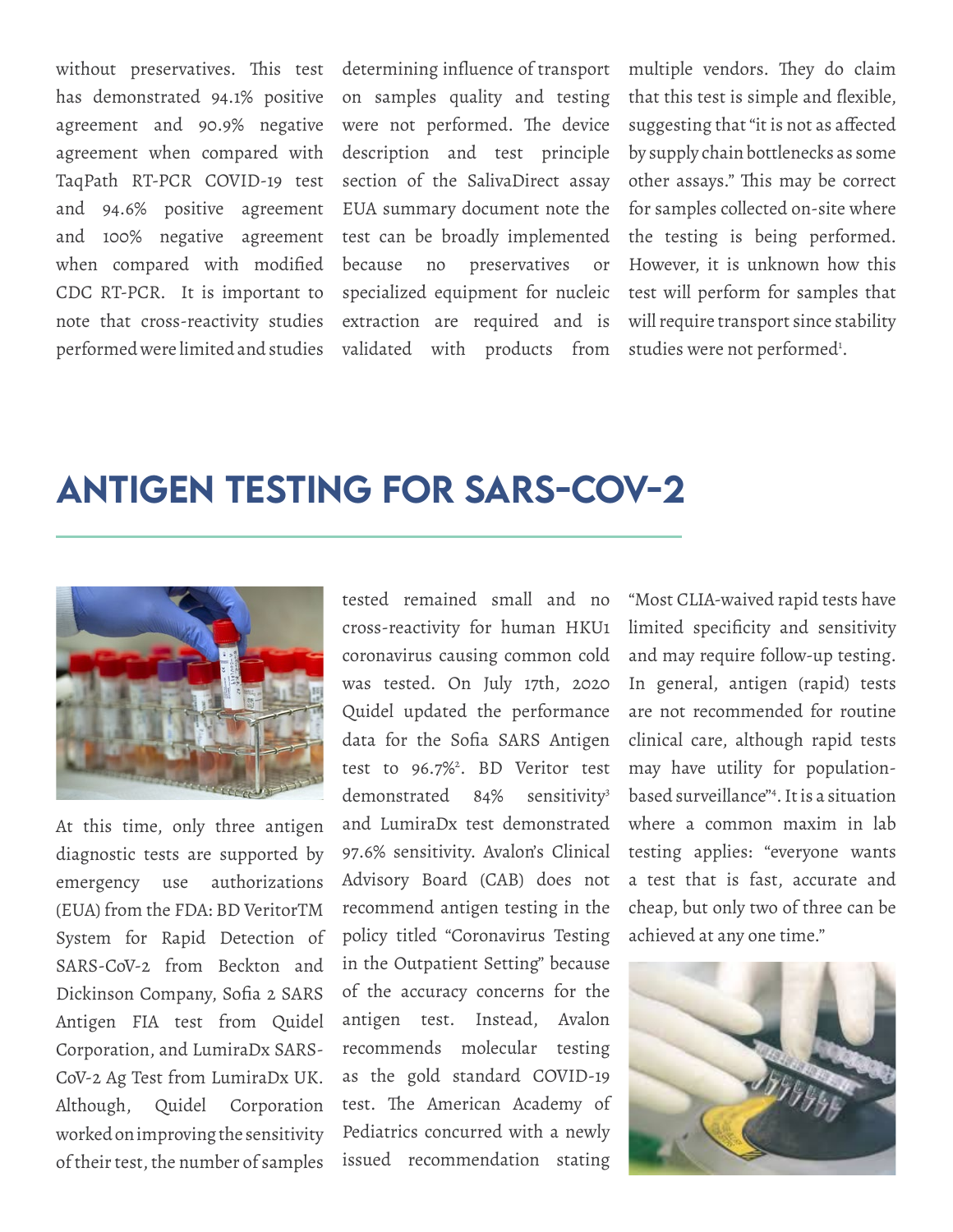# <span id="page-7-0"></span>Trends in Antigen and Molecular COVID-19 Test Ordering

The American Medical Association (AMA) issued CPT code 87426 on indicating that there is no evidence June 25th, 2020 for coronavirus antigen testing5. As shown on **Figure 1**, the majority of this testing is being done in adult populations

(individuals 18 years and older) has doubled between mid to late yet of a back-to-school testing effect in our data because no significant increase in pediatric testing was COVID-19. noticed. Of note, test ordering

July 2020. Avalon will continue to monitor the ordering patterns for antigen testing in relation to



**Figure 1:** Weekly Antigen Testing (87426) Ordered Units by Age Group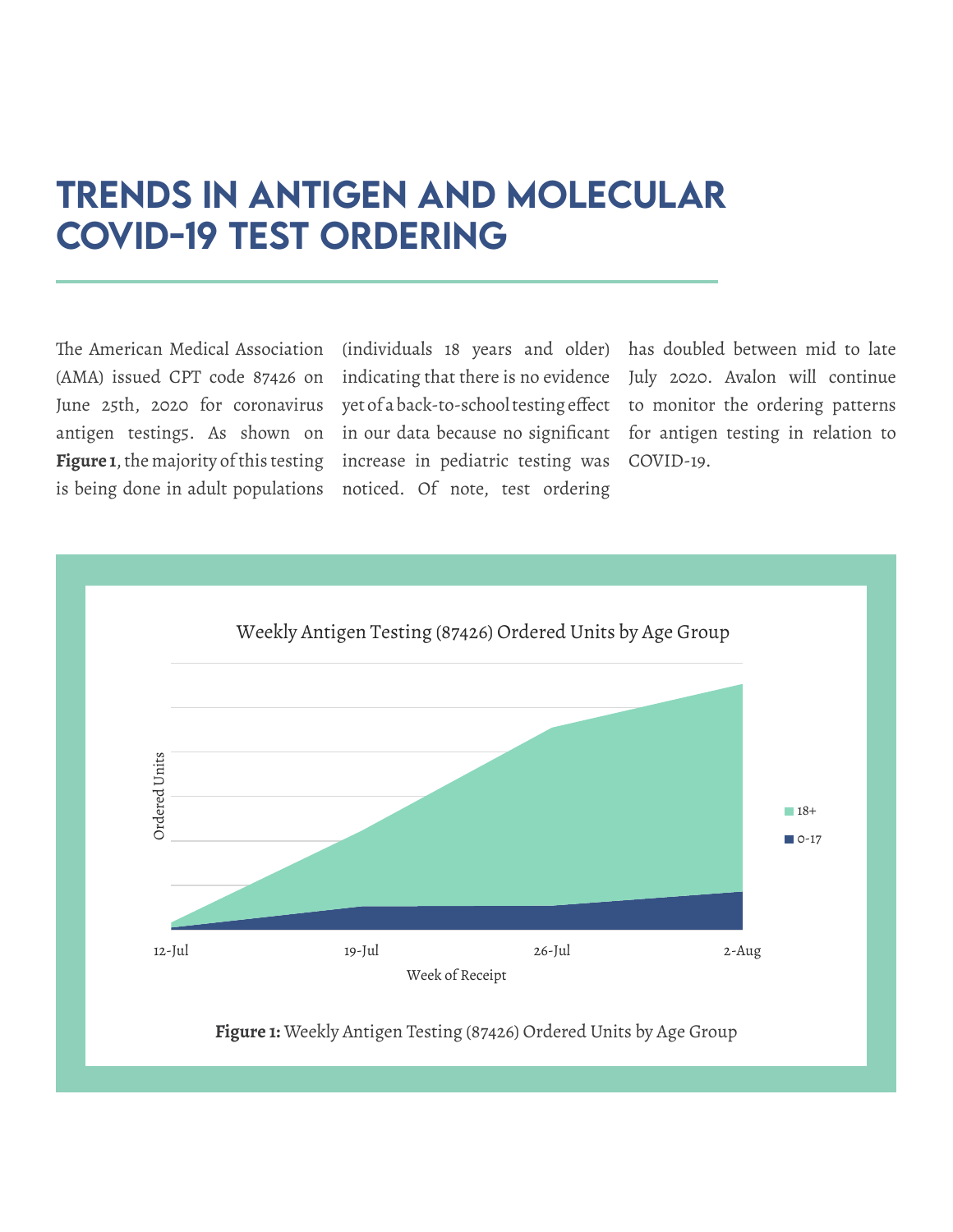In March 2020, the AMA issued CPT code 87635 specific to PCR testing for COVID-19, and in April 2020, the CMS released two additional codes for dates of service after March 18, 2020: U0003 and U0004. U0003

COVID-19 testing, which were U0004 and similar to 87635. As it minimally utilized. is shown in **Figure 2**, utilization of U0003 almost exponentially

is specific for high throughput increased starting in May, followed priced at nearly twice as much as remained unchanged and was by 87635. The utilization of U0004



## <span id="page-8-0"></span>Respiratory Pathogen Panels

does not recommend respiratory panels

Avalon's Clinical Advisory Board 22 respiratory pathogens (PLA panel has also been approved, Currently, a few large respiratory (PLA code 0223U; 22 targets), and pathogen panels have received ePlex® Respiratory Pathogen Panel FDA EUAs and have a PLA 2 (PLA code 0225U; 21 targets) code issued such as BioFire® from GenMark Diagnostics, Inc5 . large code 0202U; 22 targets), QIAstat-Dx Respiratory SARS-CoV-2 Panel

FilmArray® Respiratory Panel 2.1- Additionally, one large pathogen codes for 2 bacterial targets, the NxTAG CoV Extended Panel Assay, from Luminex Molecular Diagnostic Inc. (EUA issued 3/27/2020, high complexity, best appropriate CPT code is 86733 for 18 respiratory targets and individual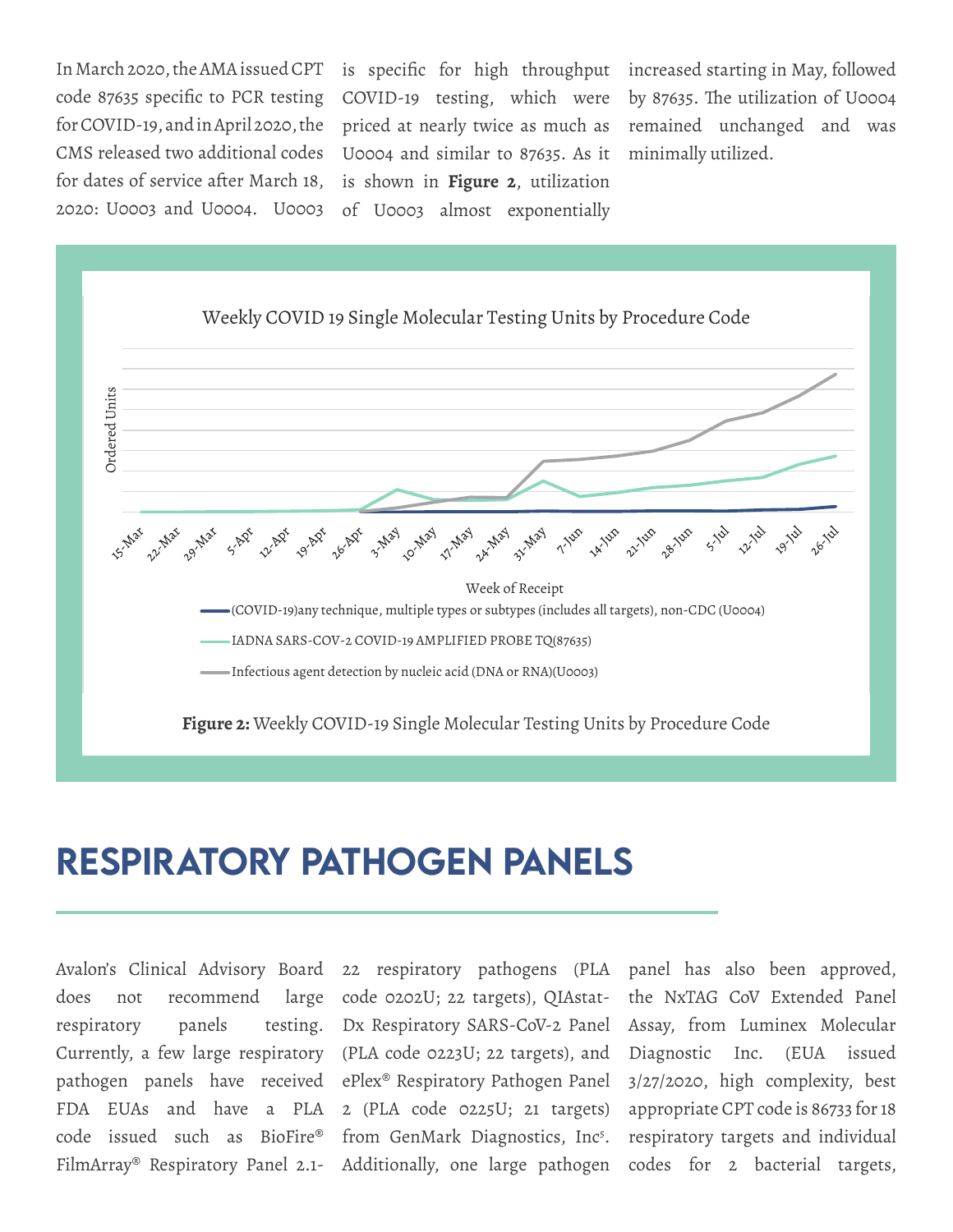Chlamydophila pneumoniae and Mycoplasma pneumoniae). Testing for a long list of pathogens is wasteful when only COVID-19 infection is suspected, and it can increase the rate of false positive and negative results possibly leading to medical errors.

Some clinical situations warrant multiplex nucleic acid testing. With the flu season approaching, small targeted respiratory pathogen panels can be very helpful. On July 2nd, 2020, The U.S. FDA granted EUA for the CDC's diagnostic multiplex assay for flu and COVID-19 simultaneous detection. The CDC's Influenza SARS-CoV-2 (Flu SC2) assay is a multiplex nucleic acid test that detects and differentiates RNA from SARS-CoV-2, Influenza A virus, and Influenza B virus in upper or lower respiratory specimens<sup>6</sup>. Other companies also announced that they are going to develop similar tests. On June 9th, 2020, Cepheid announced development of a fourin-one combination test for SARS-CoV-2, Flu A, Flu B, and RSV7 . On August 13th, Quidel announced that they are also planning to develop a combination assay with coronavirus and flu soon<sup>8</sup>. Avalon's coronavirus policy recommends testing for a small panel of respiratory pathogens.

Interestingly, our data in **Figure 3**  shows that there was an increase in respiratory virus testing of 3-5

targets represented by CPT code testing of 12-25 targets, represented by CPT code 87633, was the most requested test. There was no increase in respiratory virus testing of 6-11 targets represented by CPT code 87632. Our data also indicates that single COVID-19 molecular tests are only requested with this testing between 2-4% of the time. In

87631; however, respiratory virus for 0223U; however, for the week addition, no claims were received of 7/19/2020-7/26/2020, orders almost tripled for 0202U, as shown in **Figure 4**. The question remains regarding practice patterns of stacking multiple individual pathogen codes to represent these large pathogen panels, possibly without COVID-19 testing specific codes to maximize reimbursement.

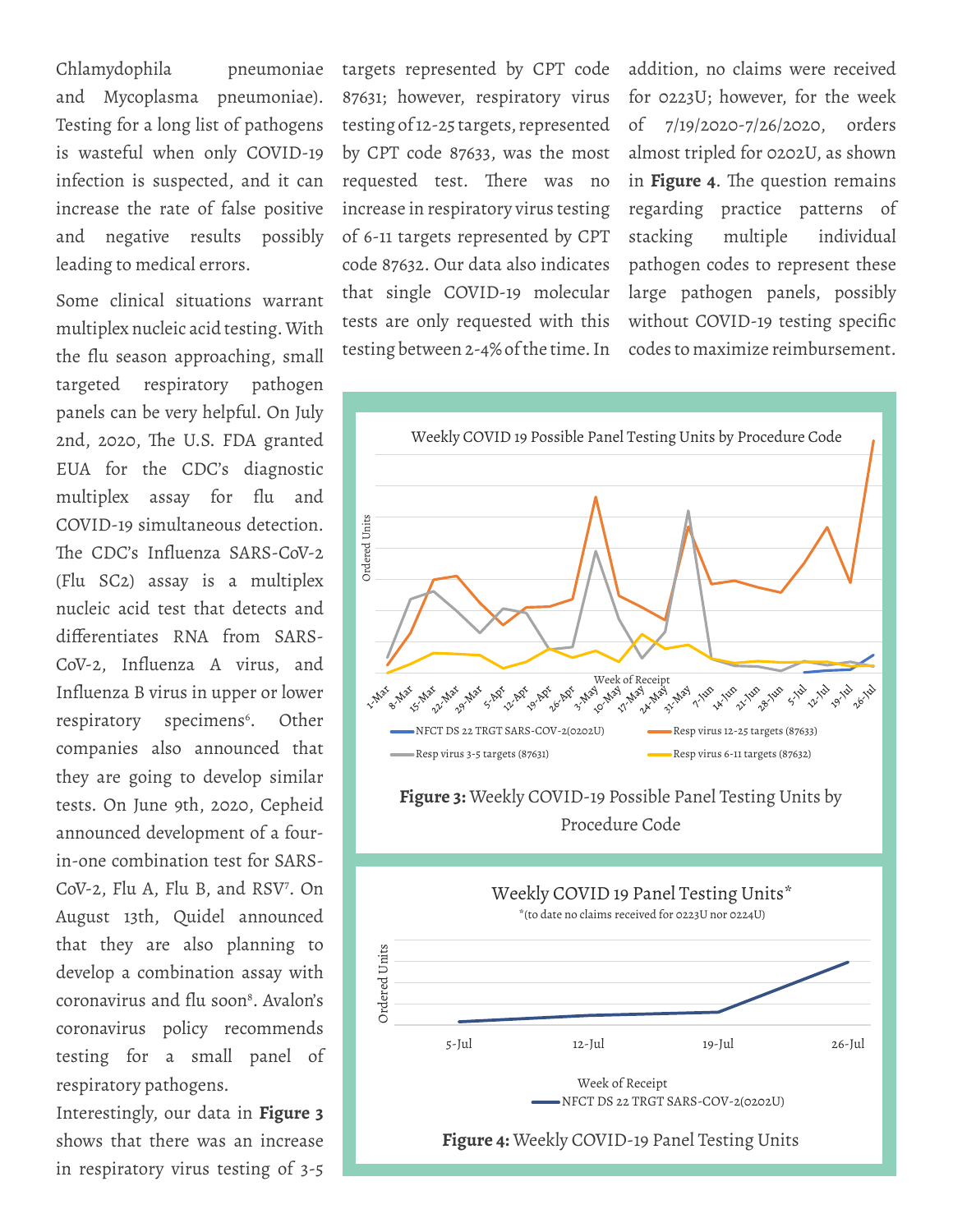# <span id="page-10-0"></span>COVID-19 Related Testing: Neutralizing Antibody

On August 10th, 2020, the AMA issued codes representing neutralizing antibody tests such as 86408 for screen test, 86409 for titer test, and 0226U code for Tru-Immune<sup>TM</sup>, Ethos Laboratories, GenScript USA Inc<sup>5</sup>. Interestingly, as of now, none of these tests have received FDA EUAs. On their website, GenScript notes that their test is for research use only and indicates that, "This kit would be instrumental in vaccine and therapeutic development as it is suitable for all antibody isotypes and can be used to determine

neutralizing antibodies in animal models without modification. The kit will also help in current COVID-19 investigations of seroprevalence, assessment of herd immunity, longevity of protective immunity, efficacy of different vaccine candidates as well as tracking infection in animals"9 .

Neutralizing antibody tests are used to determine the functional ability of antibodies to prevent infection or to determine immunity. These tests must be performed in specialized laboratories with the appropriate biosafety level depending on the test. For example, virus neutralization tests require biosafety level 3 laboratories because serum or plasma is incubated with live SARS-CoV virus or recombinant reporter expressing SARS-CoV-2 proteins. In the case of pseudovirus neutralization tests, recombinant pseudovirus expressing the S-protein of SARS-CoV-2 is utilized; this type of test requires biosafety level 2 laboratories.

# Trends in COVID-19 Antibody Test Ordering

The antibody testing area is rapidly evolving. At this moment, there is no clinical utility for antibody testing, except as an aid in the diagnosis of multisystem inflammatory syndrome in children (MIS-C) according to Avalon's CAB and many professional guidelines. There are 41 antibody tests that received FDA EUAs, and some AMA CPT codes were issued. Avalon's data indicates that there was modest use of 86328, and almost a three time increase in testing 86769 after Memorial Day

(**Figure 5**). Antibody testing appears to be utilized as a screening test since it is used in association with many screening tests such as lipid panels, as shown in **Figure 6**.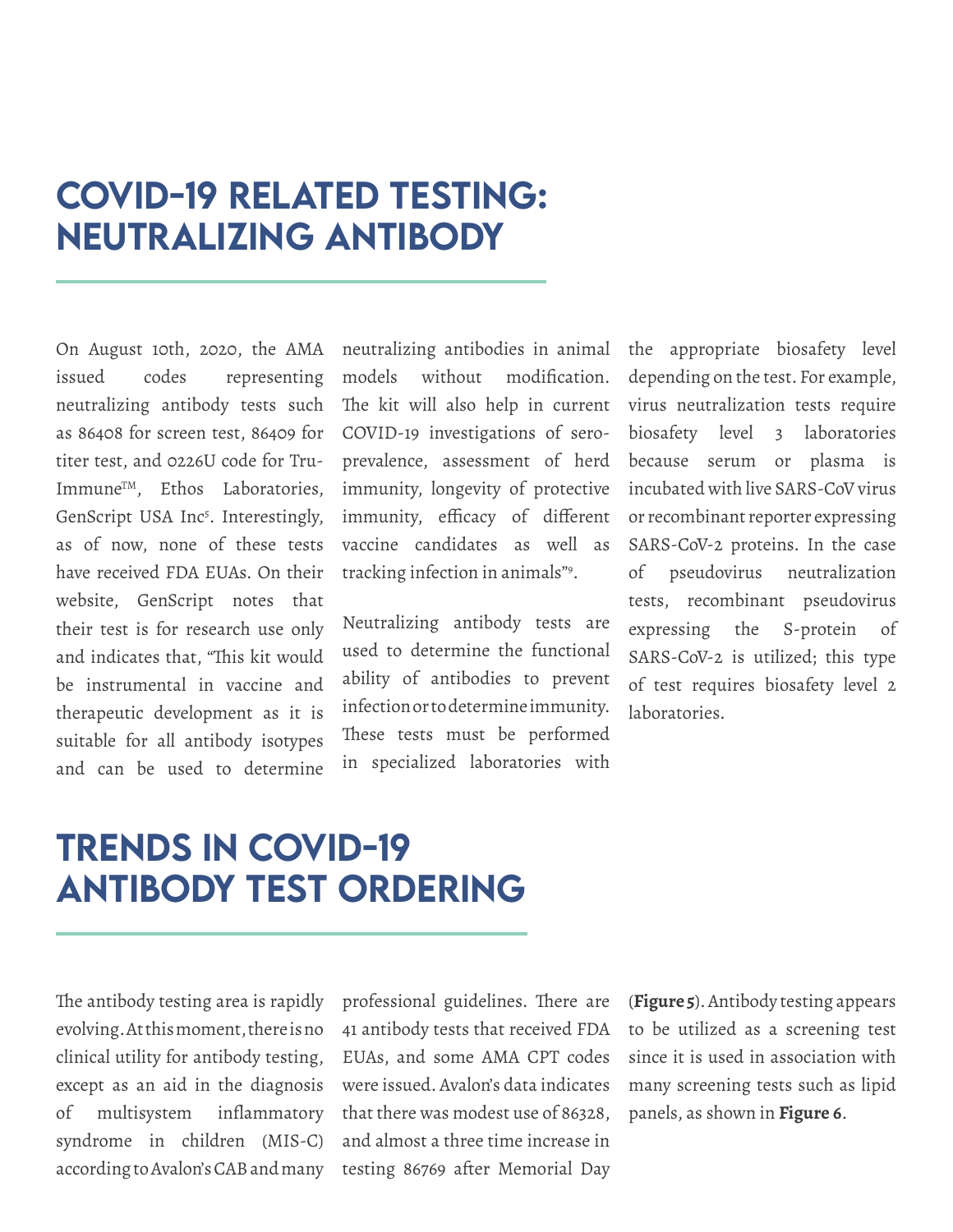

**Figure 5:** Weekly Antibody Testing Ordered Units by Procedure Code

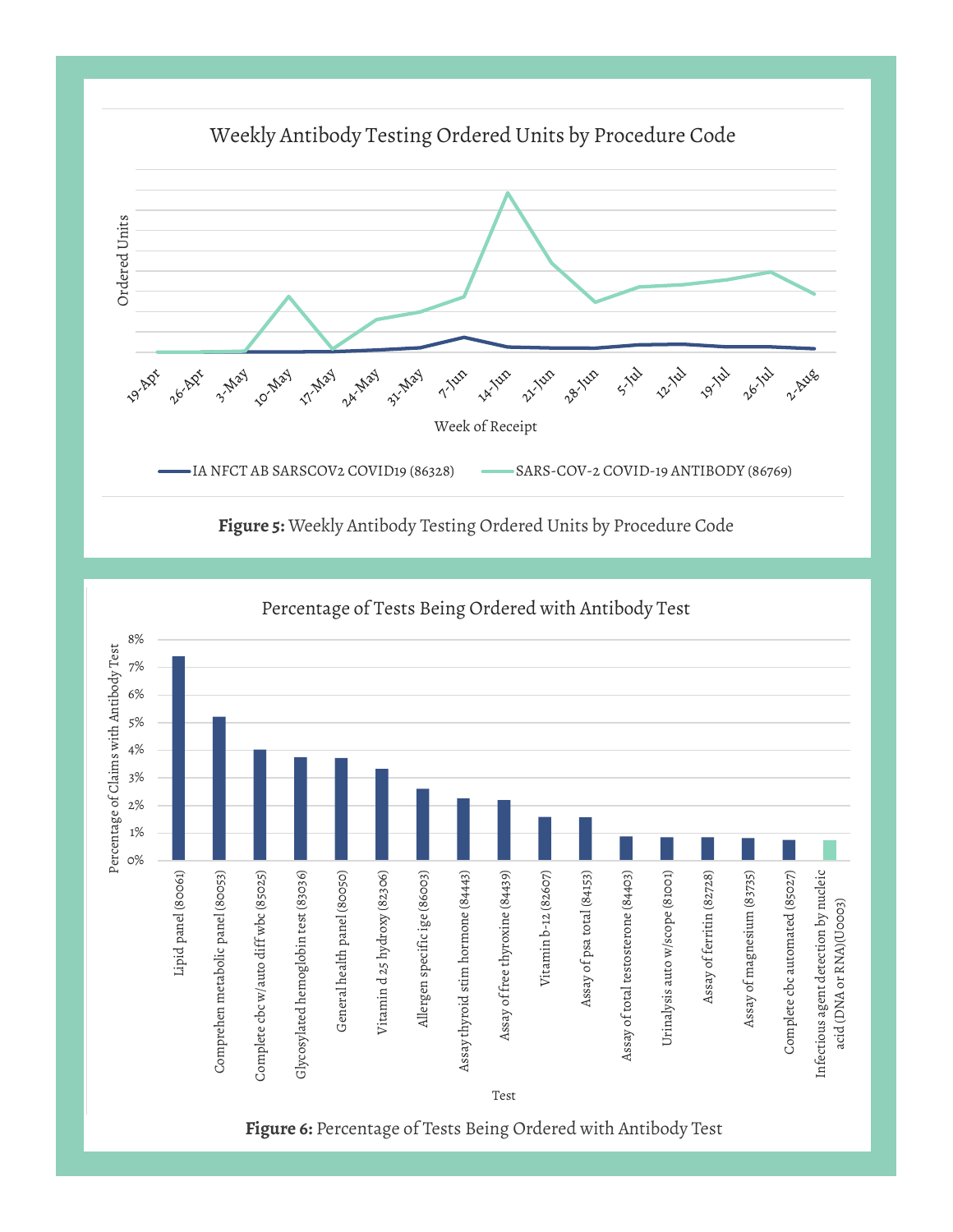# <span id="page-12-0"></span>Centers for Disease Control and Prevention-Updated Guidance on SARS-CoV-2 (COVID-19) Testing



On Monday, August 24th, 2020 the Centers for Disease Control (CDC) revised a document titled "Overview of Testing for SARS-CoV-2 (COVID-19)". In this document, the CDC provided a summary of considerations and recommendations for SARS-CoV-2 testing. The revisions were made to clarify when people needed to be tested and what actions should be taken by COVID-19 tested individuals.

The CDC stated "You will need to be tested" for individuals working or living in a nursing home or longterm care facility.

In general, the CDC did not recommend testing asymptomatic individuals that have or have not

been in close contact with COVID-19 infected individuals or when their contact status was unknown with a few exceptions. The CDC recommended that testing might be needed in some situations such as for symptomatic individuals per health care provider's advice. Or, when an asymptomatic individual has been in close contact (within 6 feet) of a COVID-19 infected person for at least 15 minutes and belongs to a vulnerable group such as "an elderly person or an individual with underlying health conditions". The COVID-19 testing recommendation was also given for a critical infrastructure worker, health care worker, and first responder per "employer's guidelines".



In cases when an individual tested positive or had mild symptoms and did not get tested, the CDC recommended to "self-isolate for at least 10 days after symptoms onset and at least 24 hours after the resolution of any fever



(without the use of fever-reducing medications)." The CDC did not recommend repeating testing if an individual tested positive for COVID-19.

Finally, the CDC highlighted that testing advice from state and local health officials regarding COVID-19 should be followed.

The CDC's complete guidance regarding COVID-19 testing can be found **[here](https://www.cdc.gov/coronavirus/2019-ncov/hcp/testing-overview.html)**.